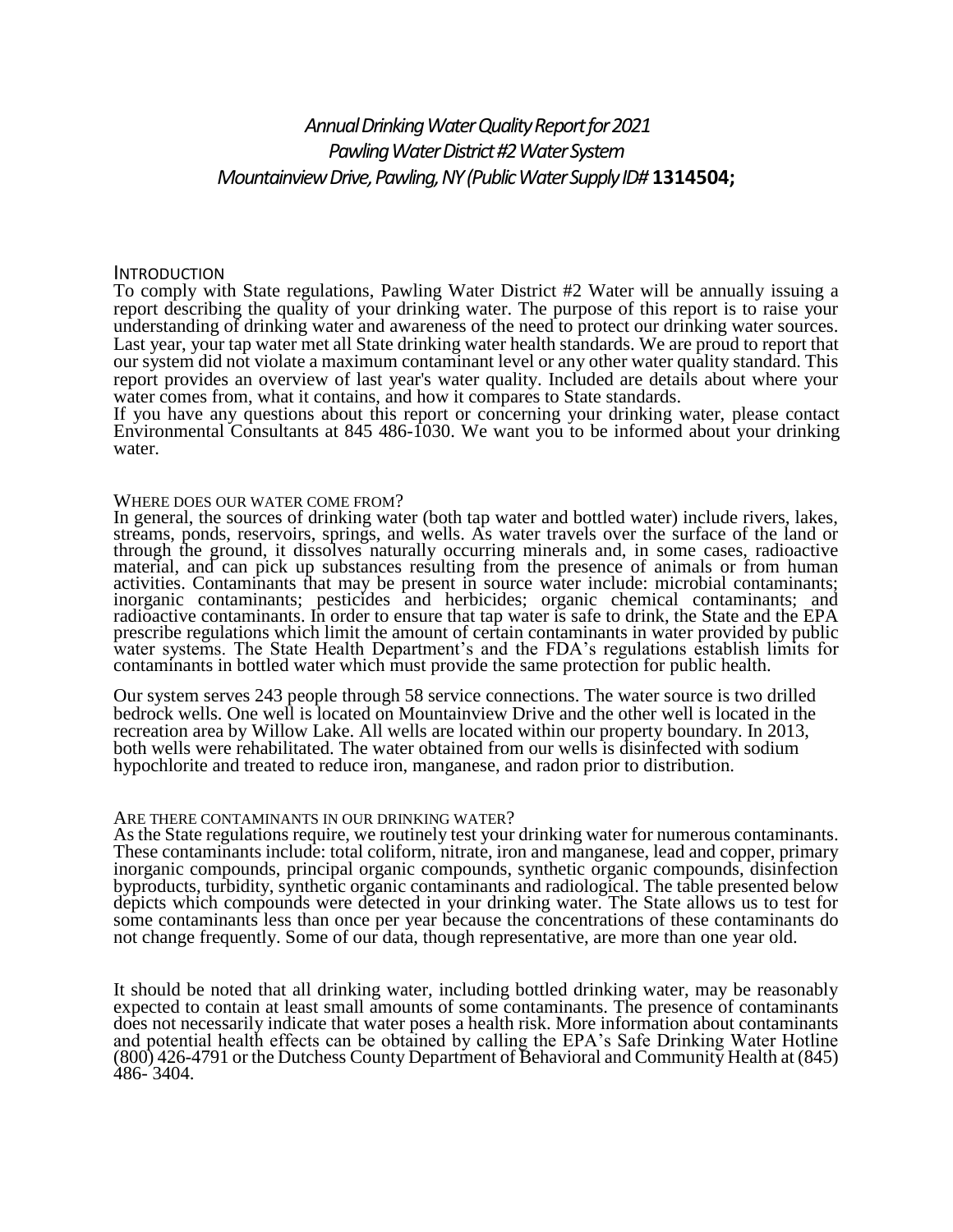| <b>Table of Detected Contaminants</b> |                     |                |                                           |                         |                  |                                        |                                                                                                                                                                                  |
|---------------------------------------|---------------------|----------------|-------------------------------------------|-------------------------|------------------|----------------------------------------|----------------------------------------------------------------------------------------------------------------------------------------------------------------------------------|
| Contaminant                           | Violation<br>Yes/No | Date of Sample | Level<br>Detected<br>(Avg/Max)<br>(Range) | Unit<br>Measure<br>ment | <b>MCLG</b>      | Regulatory<br>Limit (MCL,<br>AL or TT) | Likely Source of<br>Contamination                                                                                                                                                |
| Copper $*$                            | N <sub>o</sub>      | 9/29-9/30/21   | .58<br>(Range<br>$0.014 - 0.74$           | mg/L                    | $AL=1.3$         | $AL=1.3$                               | Corrosion of<br>household plumbing<br>systems; Erosion of<br>natural deposits;<br>leaching from wood<br>preservatives.                                                           |
| Lead **                               | No                  | 9/29-9/30/21   | 1.8<br>(Range<br>$ND - 3.6$               | ug/L                    | $\overline{0}$   | $AL=15$                                | Corrosion of<br>household plumbing<br>systems; Erosion of<br>natural deposits.                                                                                                   |
| Gross Beta                            | N <sub>o</sub>      | 1/15/19        | 5.34                                      | pCi/L                   | $\boldsymbol{0}$ | $50***$                                | Decay of natural<br>deposits and man-<br>made emissions.                                                                                                                         |
| Total<br>Trihalomethanes              | N <sub>0</sub>      | 9/28/2020      | 5.1                                       | ug/L                    | n/a              | 80                                     | By-product of<br>drinking water<br>chlorination needed<br>to kill harmful<br>organisms. TTHMs<br>are formed when<br>source water contains<br>large amounts of<br>organic matter. |
| Haloacetic Acid                       | N <sub>0</sub>      | 9/28/2020      | 2.0                                       | $\text{ug/L}$           | n/a              | 60                                     | By-product of<br>drinking water<br>disinfections needed<br>to kill harmful<br>organisms.                                                                                         |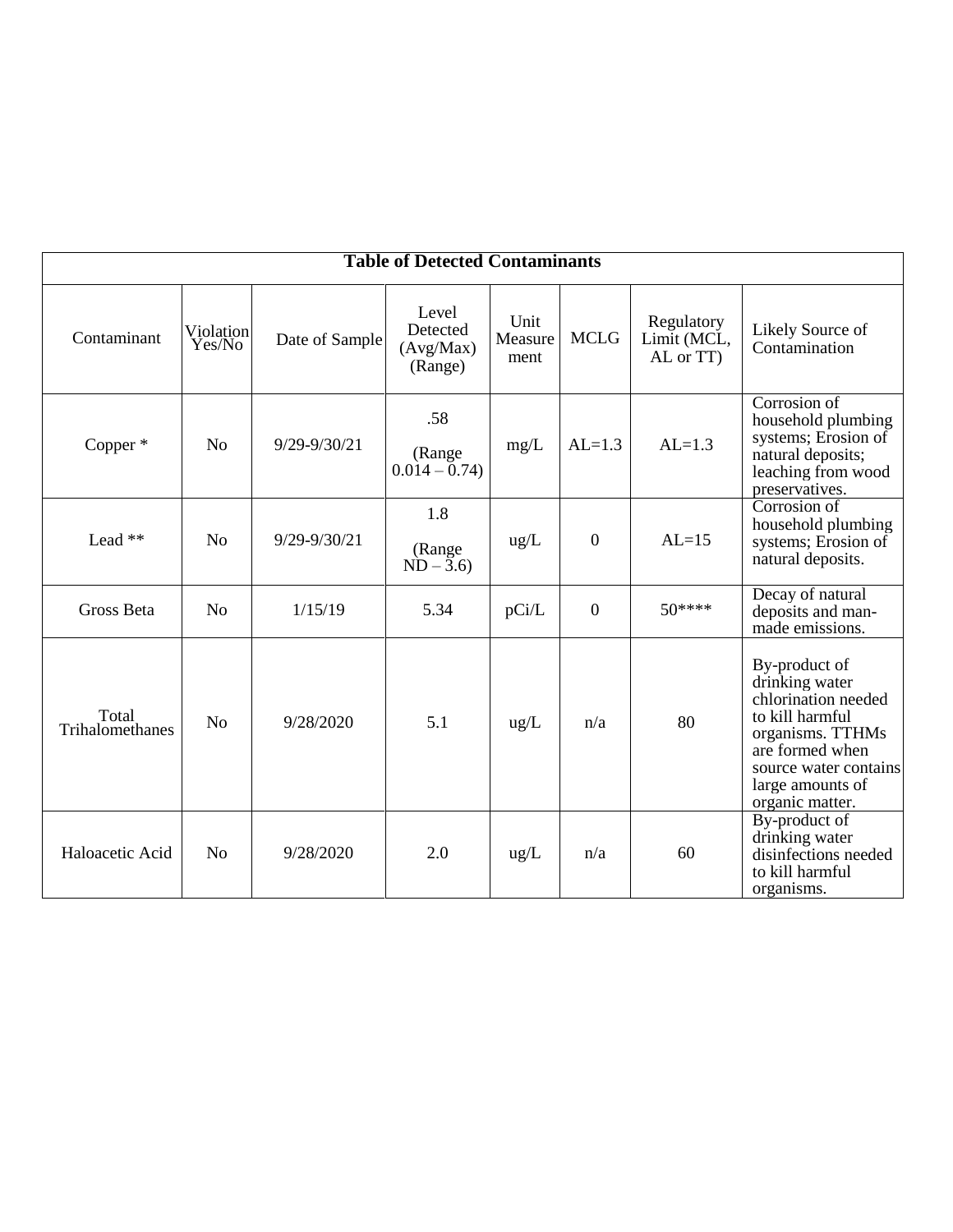| <b>Table of Detected Contaminants</b> |                     |                |                                           |                         |                  |                                        |                                                                                                        |  |
|---------------------------------------|---------------------|----------------|-------------------------------------------|-------------------------|------------------|----------------------------------------|--------------------------------------------------------------------------------------------------------|--|
|                                       |                     |                |                                           |                         |                  |                                        |                                                                                                        |  |
| Contaminant                           | Violation<br>Yes/No | Date of Sample | Level<br>Detected<br>(Avg/Max)<br>(Range) | Unit<br>Measure<br>ment | <b>MCLG</b>      | Regulatory<br>Limit (MCL,<br>AL or TT) | Likely Source of<br>Contamination                                                                      |  |
| <b>Barium</b>                         | N <sub>0</sub>      | 11/17/20       | 0.011                                     | mg/L                    | $2 \text{ mg/L}$ | $2 \text{ mg/L}$                       | Discharge of drilling<br>waste; Discharge from<br>metal refineries;<br>Erosion of natural<br>deposits. |  |
| Nickel                                | N <sub>o</sub>      | 11/17/20       | 1.5                                       | $\text{ug/L}$           | N/A              | N/A                                    | Naturally Occurring                                                                                    |  |
| Sodium                                | N <sub>o</sub>      | 7/25/17        | 140                                       | mg/L                    | <b>NA</b>        | $250$<br>**see health<br>effects below | Naturally occurring                                                                                    |  |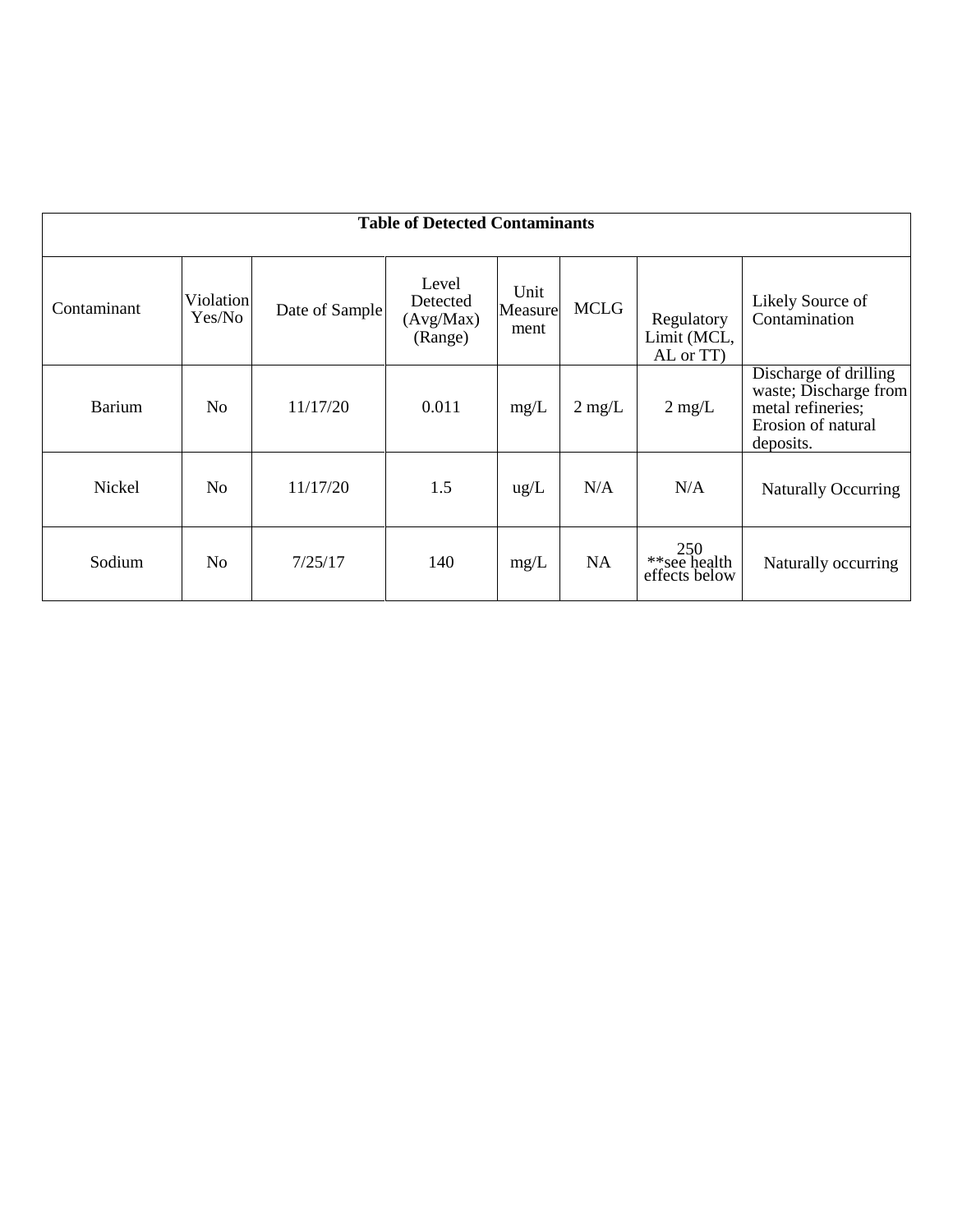| <b>Table of Detected Contaminants</b>             |                     |                                         |                                           |                         |             |                                        |                                                                                                     |  |
|---------------------------------------------------|---------------------|-----------------------------------------|-------------------------------------------|-------------------------|-------------|----------------------------------------|-----------------------------------------------------------------------------------------------------|--|
| Contaminant                                       | Violation<br>Yes/No | Date of<br>Sample                       | Level<br>Detected<br>(Avg/Max)<br>(Range) | Unit<br>Measure<br>ment | <b>MCLG</b> | Regulatory<br>Limit (MCL,<br>AL or TT) | Likely Source of<br>Contamination                                                                   |  |
| <b>Synthetic Organic Contaminants</b>             |                     |                                         |                                           |                         |             |                                        |                                                                                                     |  |
| Perfluorooctanoic<br>Acid<br>$(PFOA)$ *****       | $N_{0}$             | 2/11/21<br>3/15/21<br>6/7/21<br>12/8/21 | 3.24 max<br>$2.52 - 3.24$                 | ng/l                    | 10          | 10                                     | Released into the<br>environment from<br>widespread<br>commercial and<br>industrial<br>applications |  |
| Perfluorooctanesulfonic<br>Acid<br>$(PPOS)$ ***** | $\bm{N}$ o          | 2/11/21<br>3/15/21<br>6/7/21<br>12/8/21 | 1.36 max<br>.938-1.36                     | ng/l                    | 10          | 10                                     | Released into the<br>environment from<br>widespread<br>commercial and<br>industrial<br>applications |  |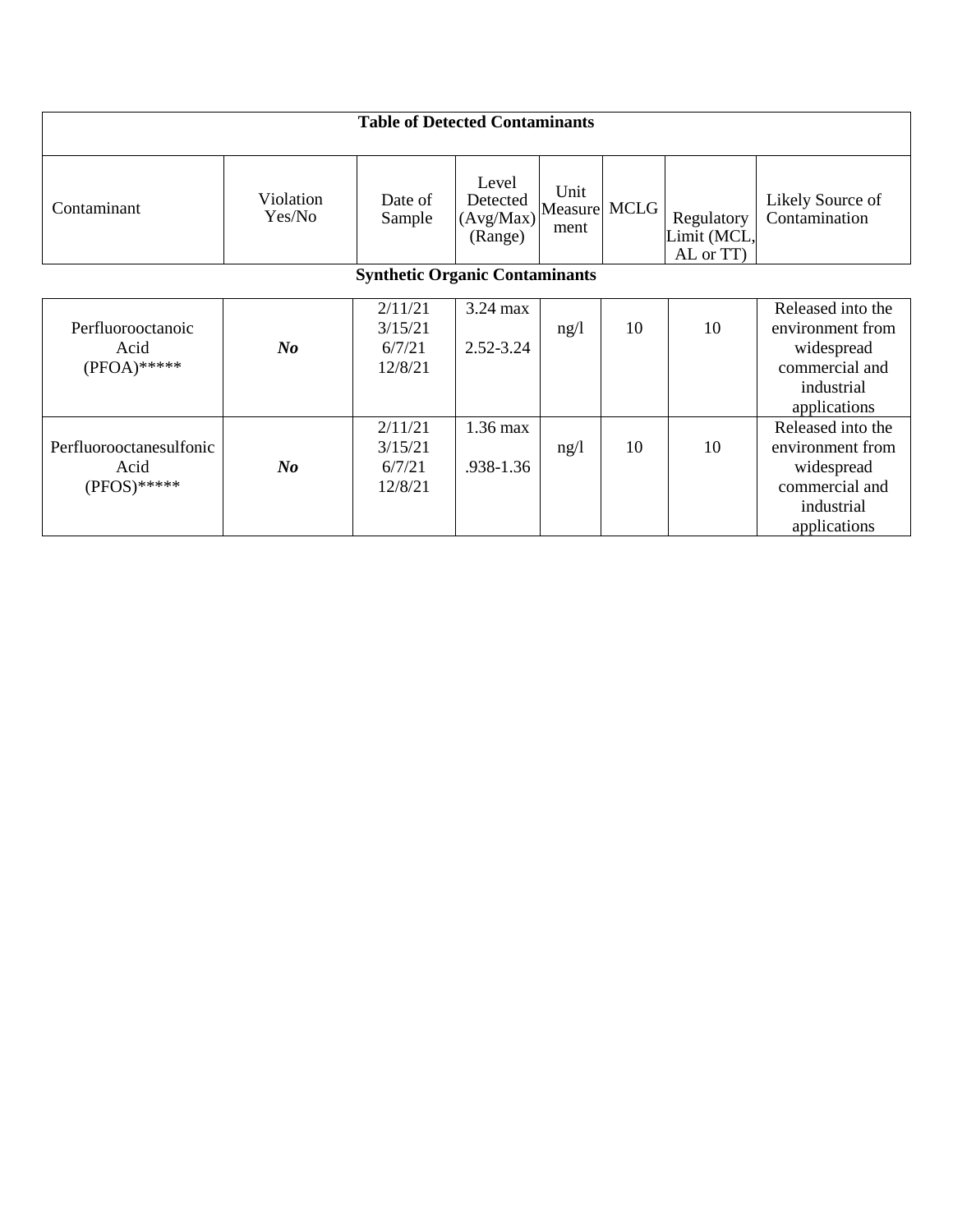| <b>Table of Unregulated Contaminants</b>                   |                                               |              |             |                                                                                                                                                |  |  |  |  |  |  |
|------------------------------------------------------------|-----------------------------------------------|--------------|-------------|------------------------------------------------------------------------------------------------------------------------------------------------|--|--|--|--|--|--|
| Contaminant                                                | Date of                                       | Level        | Unit        | Likely Source of<br>Contamination                                                                                                              |  |  |  |  |  |  |
|                                                            | sample                                        | Detected     | Measurement |                                                                                                                                                |  |  |  |  |  |  |
|                                                            | <b>Synthetic Organic contaminants Well #2</b> |              |             |                                                                                                                                                |  |  |  |  |  |  |
| Perfluorobutanoic Acid<br>(PFBA), ng/L                     | 3/15/21                                       | 1.06         | ng/L        | Released into the<br>environment from<br>commercial and industrial<br>sources and is associated<br>with inactive and hazardous<br>waste sites. |  |  |  |  |  |  |
| Perfluorobutanesulfonic<br>Acid (PFBS), ng/L               | 3/15/21<br>6/7/21                             | 1.14<br>.796 | ng/L        | Released into the<br>environment from<br>commercial and industrial                                                                             |  |  |  |  |  |  |
|                                                            | 12/8/21                                       | .778         |             | sources and is associated<br>with inactive and hazardous<br>waste sites.                                                                       |  |  |  |  |  |  |
| 1H, 1H, 2H, 2H-<br>Perfluorooctanesulfonic<br>Acid(6:2FTS) | 12/8/21                                       | 1.89         | ng/L        | Released into the<br>environment from<br>commercial and industrial<br>sources and is associated<br>with inactive and hazardous<br>waste sites. |  |  |  |  |  |  |
| <b>Synthetic Organic contaminants Well #4</b>              |                                               |              |             |                                                                                                                                                |  |  |  |  |  |  |
| Perfluorobutanoic Acid                                     | 3/15/21                                       | 1.06         |             | Released into the<br>environment from                                                                                                          |  |  |  |  |  |  |
| (PFBA)                                                     | 6/7/21                                        | 1.26         | ng/L        | commercial and industrial                                                                                                                      |  |  |  |  |  |  |
|                                                            | 12/8/21                                       | 1.46         |             | sources and is associated<br>with inactive and hazardous<br>waste sites.                                                                       |  |  |  |  |  |  |
| Perfluoropentanoic Acid                                    | 3/15/21                                       | 1.21         |             | Released into the<br>environment from                                                                                                          |  |  |  |  |  |  |
| (PFPeA)                                                    | 6/7/21                                        | 1.48         | ng/L        | commercial and industrial                                                                                                                      |  |  |  |  |  |  |
|                                                            | 12/8/21                                       | 1.09         |             | sources and is associated<br>with inactive and hazardous<br>waste sites.                                                                       |  |  |  |  |  |  |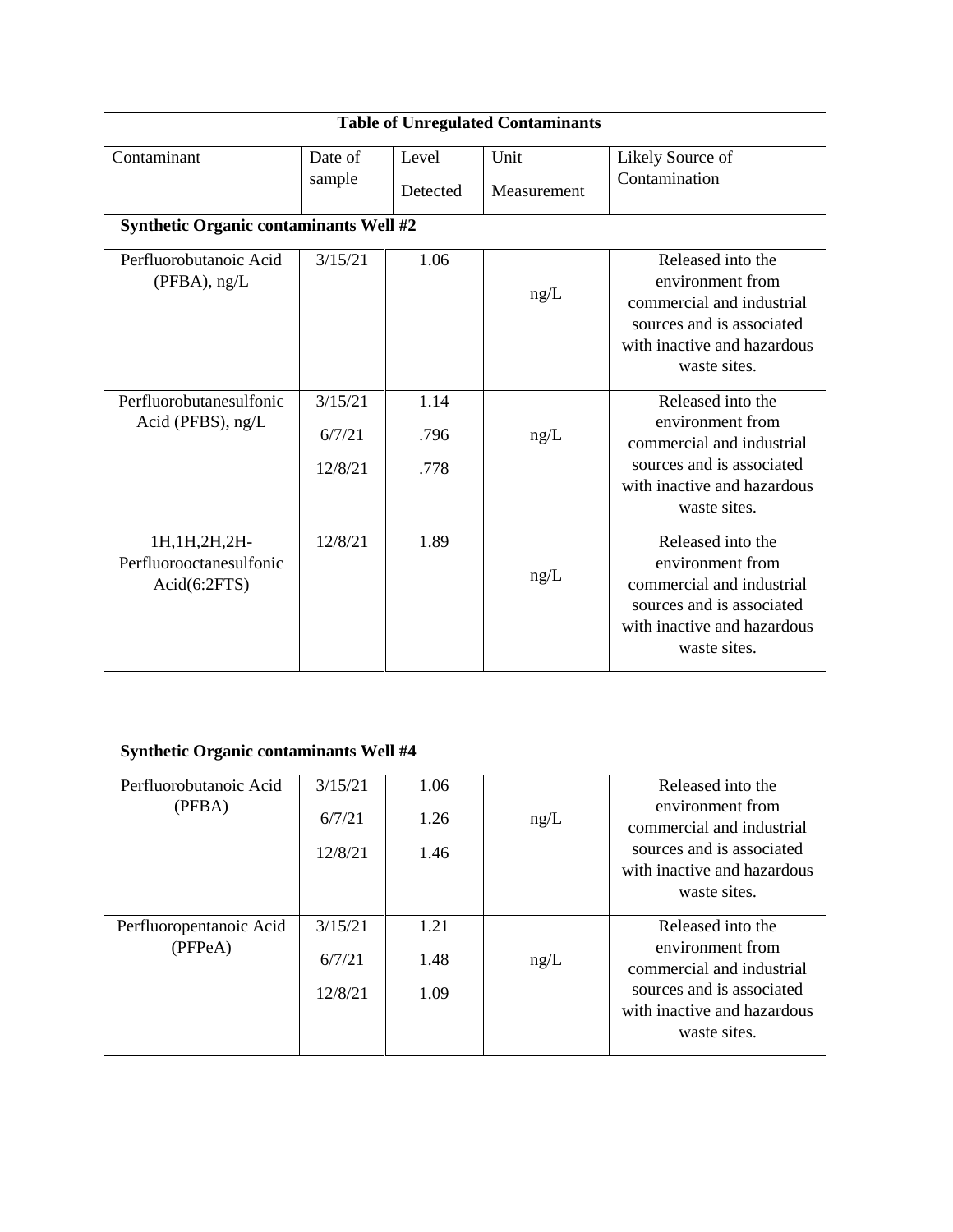| Perfluorobutanesulfonic   | 3/15/21 | 1.81 |      | Released into the                             |
|---------------------------|---------|------|------|-----------------------------------------------|
| Acid (PFBS)               | 6/7/21  | 1.62 | ng/L | environment from<br>commercial and industrial |
|                           | 12/8/21 | 1.86 |      | sources and is associated                     |
|                           |         |      |      | with inactive and hazardous<br>waste sites.   |
| Perfluorohexanoic Acid    | 3/15/21 | 1.49 | ng/L | Released into the                             |
|                           |         |      |      | environment from                              |
| (PFHxA)                   | 6/7/21  | 1.51 |      | commercial and industrial                     |
|                           | 12/8/21 | .911 |      | sources and is associated                     |
|                           |         |      |      | with inactive and hazardous                   |
|                           |         |      |      | waste sites.                                  |
| Perfluorohexanesulfonic   | 3/15/21 | .640 |      | Released into the                             |
| Acid (PFH <sub>pA</sub> ) | 6/7/21  | .721 | ng/L | environment from<br>commercial and industrial |
|                           | 12/8/21 | .729 |      | sources and is associated                     |
|                           |         |      |      | with inactive and hazardous                   |
|                           |         |      |      | waste sites                                   |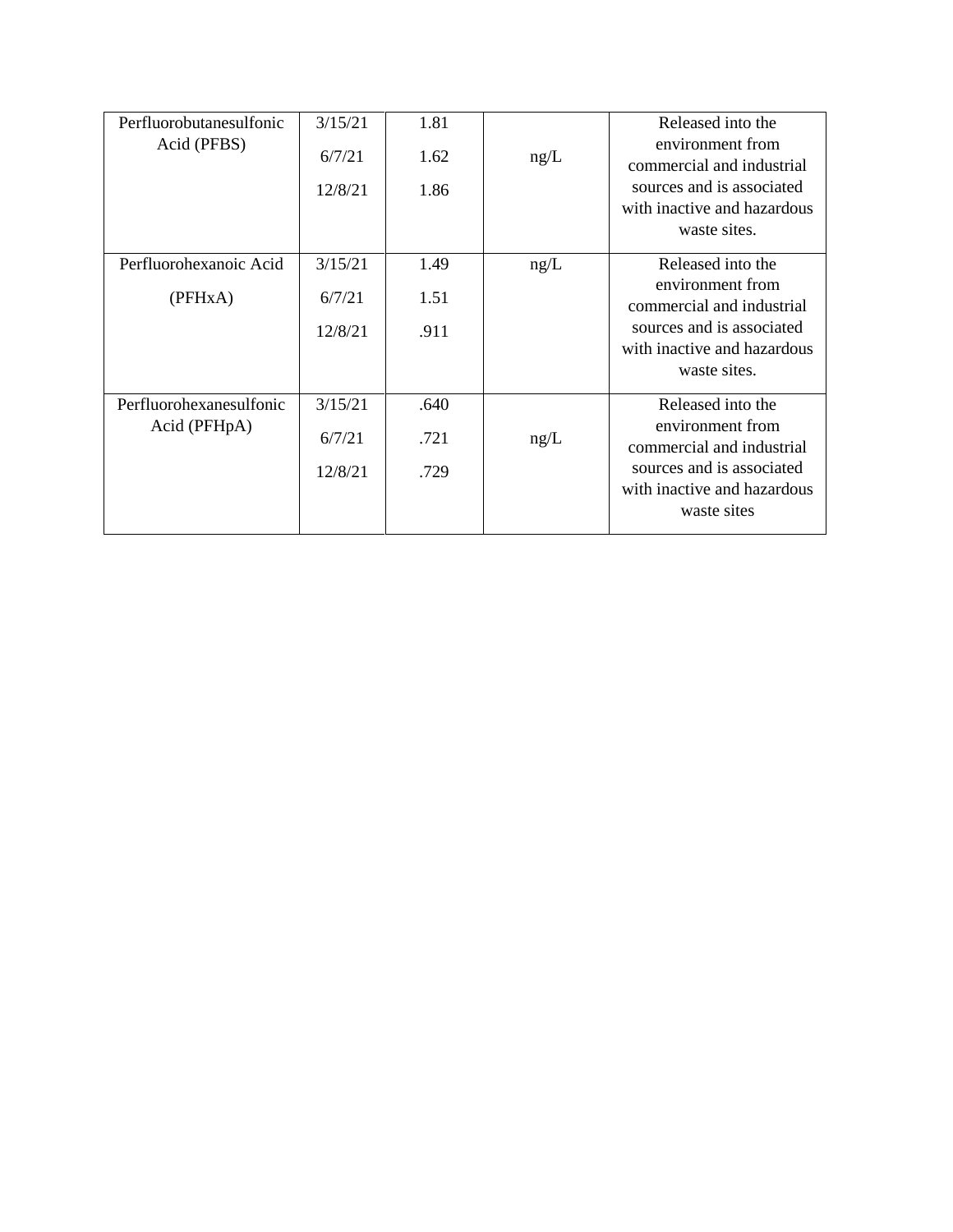#### Footnotes:

 $*$  The level presented represents the 90<sup>th</sup> percentile of the 5 sites tested. A percentile is a value on a scale of 100 that indicates the percent of a distribution that is equal to or below it. The 90<sup>th</sup> percentile is equal to or greater than 90% of the copper values detected at your water system. In this case, 5 samples were collected at your water system and the  $90<sup>th</sup>$  percentile value is the reported value. The action level for copper was not exceeded at any of the sites tested.

\*\* The level presented represents the 90<sup>th</sup> percentile of the 5 sites tested. A percentile is a value on a scale of 100 that indicates the percent of a distribution that is equal to or below it. The 90<sup>th</sup> percentile is equal to or greater than 90% of the lead values detected at your water system. In this case, 5 samples were collected at your water system and the 90<sup>th</sup> percentile value is the reported value. The action level for lead was not exceeded at any of the sites tested.

 **\*\*\*** Water containing more than 20 mg/l of sodium should not be used for drinking by people on severely restricted sodium diets.

Water containing more than 270 mg/l of sodium should not be used for drinking by people on moderately restricted sodium

diets.

\*\*\*\* The State considers 50 pCi/L to be the level of concern for beta particles

\*\*\*\*\* The results were all from Well #4 since all the results from Well #2 were lower.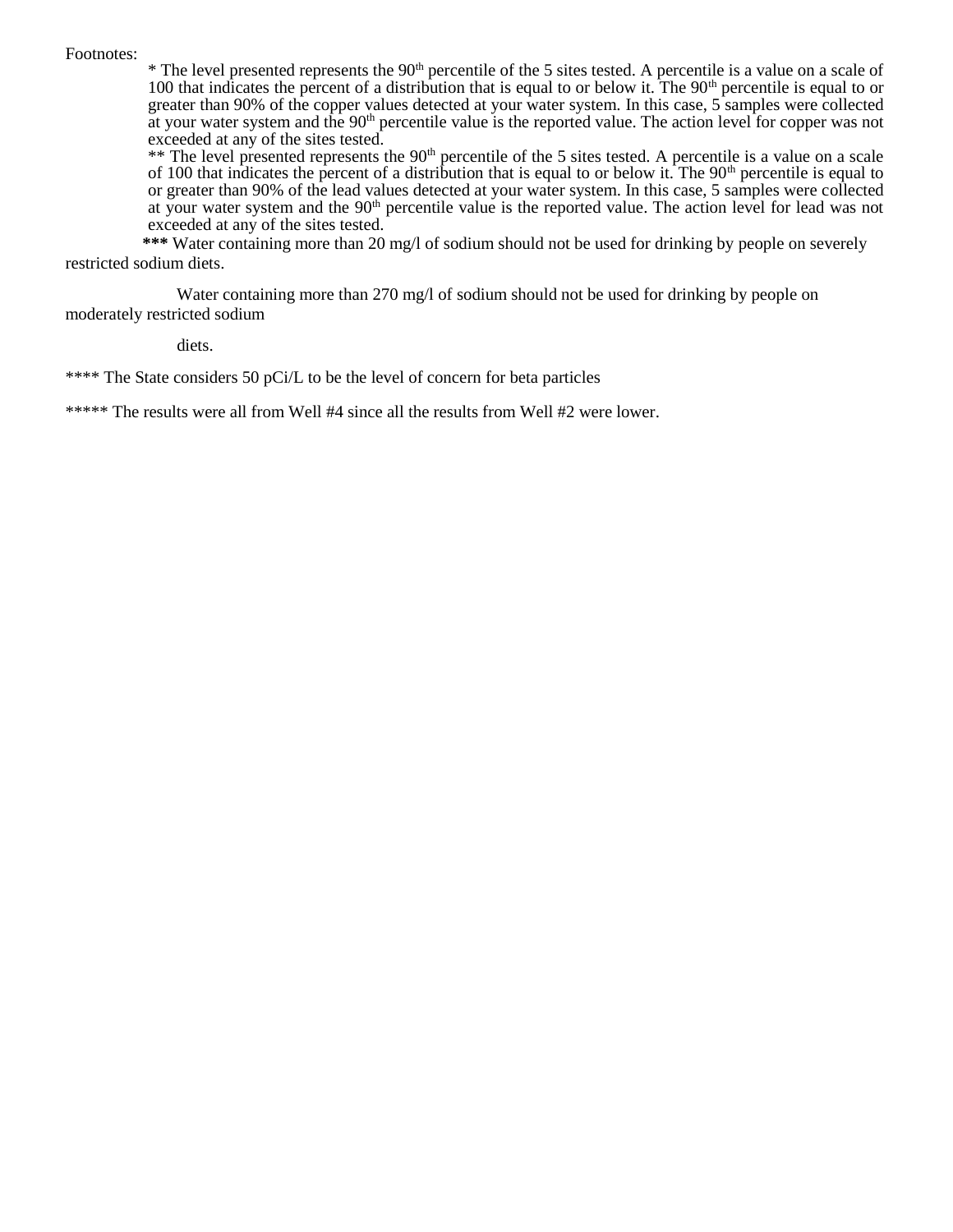### **Definitions:**

*Maximum Contaminant Level (MCL)*: The highest level of a contaminant that is allowed in drinking water. MCLs are set as close to the MCLGs as feasible.

*Maximum Contaminant Level Goal (MCLG)*: The level of a contaminant in drinking water below which there is no known or expected risk to health. MCLGs allow for a margin of safety.

Action Level (AL): The concentration of a contaminant which, if exceeded, triggers treatment or other requirements which a water system must follow.

*Treatment Technique (TT)*: A required process intended to reduce the level of a contaminant in drinking water.

*Non-Detects (ND)*: Laboratory analysis indicates that the constituent is not present.

*Milligrams per liter (mg/l)*: Corresponds to one part of liquid in one million parts of liquid (parts per million - ppm).

*Micrograms per liter (ug/l)*: Corresponds to one part of liquid in one billion parts of liquid (parts per billion - ppb).

*Nanograms per liter*: Corresponds to one part of liquid in one trillion parts of liquid (parts per trillion ppt).

## **WHAT DOES THIS INFORMATION MEAN?**

As you can see by the table, our system had no violations. We have learned through our testing that some contaminants have been detected; however, these contaminants were detected below the level allowed by the State. We are required to present the following information on lead in drinking water.

If present, elevated levels of lead can cause serious health problems, especially for pregnant women, infants, and young children. It is possible that lead levels at your home may be higher than at other homes in the community as a result of materials used in your home's plumbing. Moorgate Water is responsible for providing high quality drinking water, but cannot control the variety of materials used in plumbing components. When your water has been sitting for several hours, you can minimize the potential for lead exposure by flushing your tap for 30 seconds to 2 minutes before using water for drinking or cooking. If you are concerned about lead in your water, you may wish to have your water tested. Information on lead in drinking water, testing methods, and steps you can take to minimize exposure is available from the Safe Drinking Water Hotline (800) 426-4791 or at http://www.epa.gov/safewater/lead.

# **IS OUR WATER SYSTEM MEETING OTHER RULES THAT GOVERN OPERATIONS?**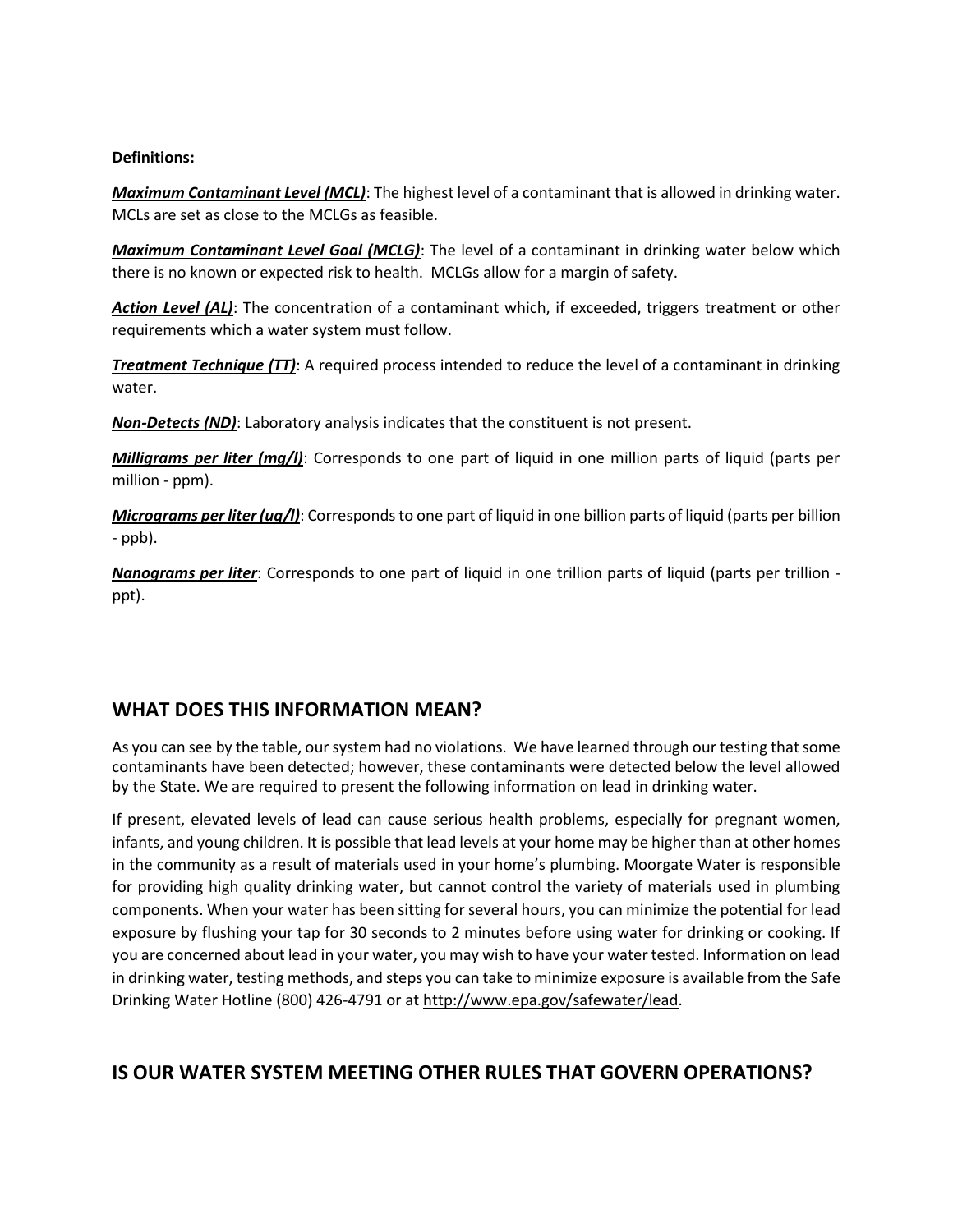During 2021, our system was in compliance with applicable State drinking water operating, monitoring and reporting requirements.

## **DO I NEED TO TAKE SPECIAL PRECAUTIONS?**

Although our drinking water met or exceeded state and federal regulations, some people may be more vulnerable to disease causing microorganisms or pathogens in drinking water than the general population. Immuno-compromised persons such as persons with cancer undergoing chemotherapy, persons who have undergone organ transplants, people with HIV/AIDS or other immune system disorders, some elderly, and infants can be particularly at risk from infections. These people should seek advice from their health care provider about their drinking water. EPA/CDC guidelines on appropriate means to lessen the risk of infection by Cryptosporidium, Giardia and other microbial pathogens are available from the Safe Drinking Water Hotline (800) 426-4791.

# **WHY SAVE WATER AND HOW TO AVOID WASTING IT?**

Although our system has an adequate amount of water to meet present and future demands, there are a number of reasons why it is important to conserve water:

- $\bullet$  Saving water saves energy and some of the costs associated with both of these necessities of life;
- Saving water reduces the cost of energy required to pump water and the need to construct costly new wells, pumping systems and water towers; and
- Saving water lessens the strain on the water system during a dry spell or drought, helping to avoid severe water use restrictions so that essential fire fighting needs are met.

You can play a role in conserving water by becoming conscious of the amount of water your household is using, and by looking for ways to use less whenever you can. It is not hard to conserve water. Conservation tips include:

- Automatic dishwashers use 15 gallons for every cycle, regardless of how many dishes are loaded. So get a run for your money and load it to capacity.
- Turn off the tap when brushing your teeth.
- Check every faucet in your home for leaks. Just a slow drip can waste 15 to 20 gallons a day. Fix it and you can save almost 6,000 gallons per year.
- Check your toilets for leaks by putting a few drops of food coloring in the tank, watch for a few minutes to see if the color shows up in the bowl. It is not uncommon to lose up to 100 gallons a day from one of these otherwise invisible toilet leaks. Fix it and you save more than 30,000 gallons a year.